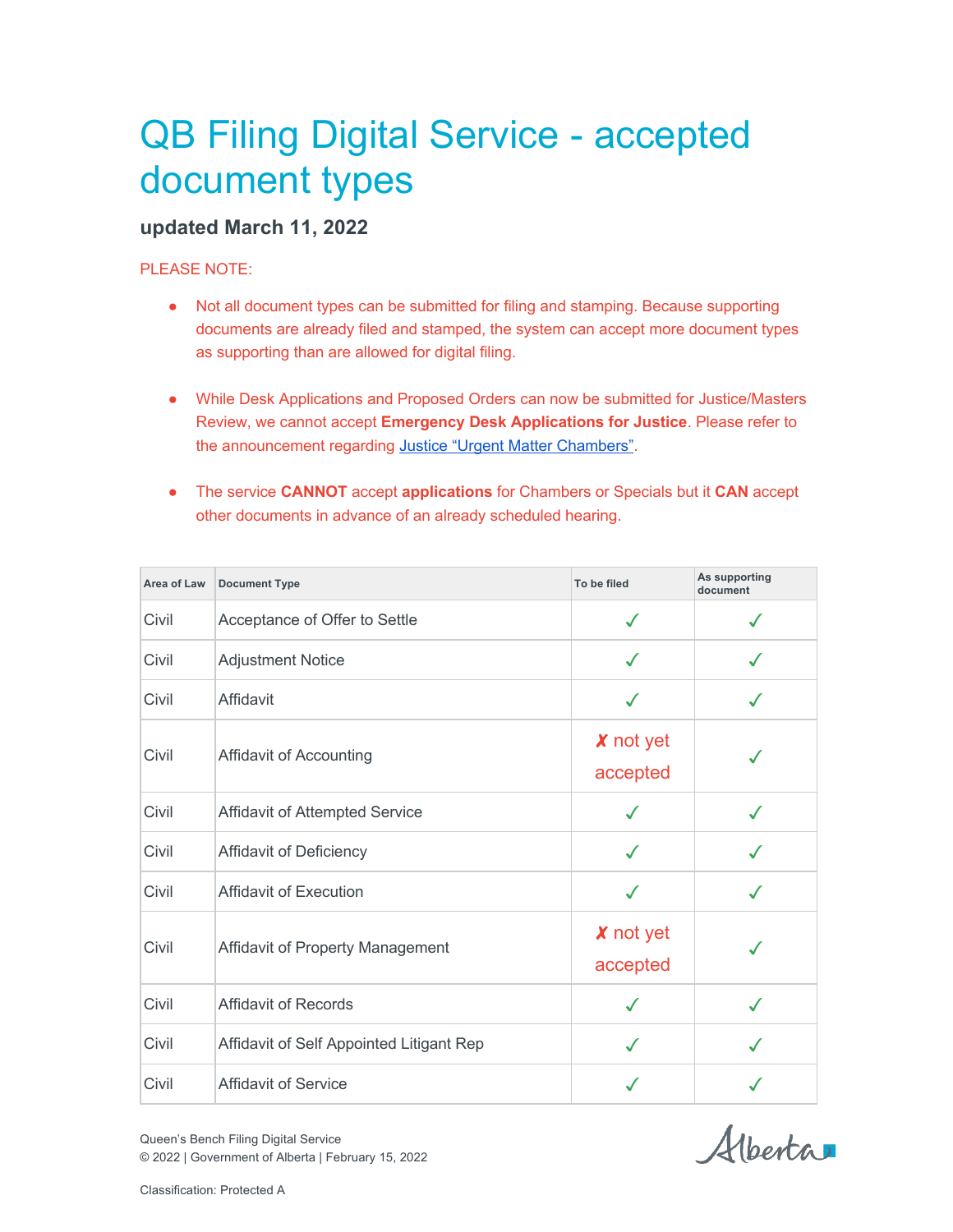| Area of Law                                                                                                                                                                    | <b>Document Type</b>                                         | To be filed                  | As supporting<br>document |
|--------------------------------------------------------------------------------------------------------------------------------------------------------------------------------|--------------------------------------------------------------|------------------------------|---------------------------|
| Civil                                                                                                                                                                          | <b>Affidavit of Substitutional Service</b>                   | ✓                            | ✓                         |
| Civil                                                                                                                                                                          | <b>Agreed Statement of Facts</b>                             | ✓                            | ℳ                         |
| Civil                                                                                                                                                                          | <b>Amended Claim</b>                                         | $\checkmark$                 | ✓                         |
| Civil                                                                                                                                                                          | <b>Amended Counter Claim</b>                                 | ✓                            | $\checkmark$              |
| Civil                                                                                                                                                                          | Amended Notice of Claims against Co-Defendant                | ✓                            | ✓                         |
| Civil                                                                                                                                                                          | <b>Amended Statement of Defence</b>                          | ✓                            |                           |
| Civil                                                                                                                                                                          | Amended Statement of Defence to Counterclaim                 | X not yet<br>accepted        |                           |
| Civil                                                                                                                                                                          | <b>Amended Third-Party Claim</b>                             | √                            |                           |
| Civil                                                                                                                                                                          | Amended Third-Party Statement of Defence                     | ✓                            | J                         |
| * Emergency Desk Applications and<br>Proposed Orders for review by a Justice are not accepted.<br>Please refer to the announcement regarding Justice "Urgent Matter Chambers". |                                                              |                              |                           |
| Civil                                                                                                                                                                          | Applications - Justice Desk (Without Notice, non-<br>urgent) |                              |                           |
| Civil                                                                                                                                                                          | Applications - Masters Desk (Without Notice)                 | $\checkmark$                 | ✓                         |
| Civil                                                                                                                                                                          | Applications - Justice or Master Chambers                    | X not yet<br>accepted        | $\checkmark$              |
| Civil                                                                                                                                                                          | Applications - Justice or Master Specials                    | <b>X</b> not yet<br>accepted |                           |
| Civil                                                                                                                                                                          | Appointment for Assessment of Costs                          | <b>X</b> not yet<br>accepted |                           |
| Civil                                                                                                                                                                          | <b>Appointment for Review</b>                                | <b>X</b> not yet<br>accepted |                           |
| Civil                                                                                                                                                                          | Appointment for Review of Retainer / Lawyer's<br>Charges     | √                            |                           |
| Civil                                                                                                                                                                          | Assignment of Judgment                                       | ✓                            |                           |
| Civil                                                                                                                                                                          | Authority                                                    | ✓                            |                           |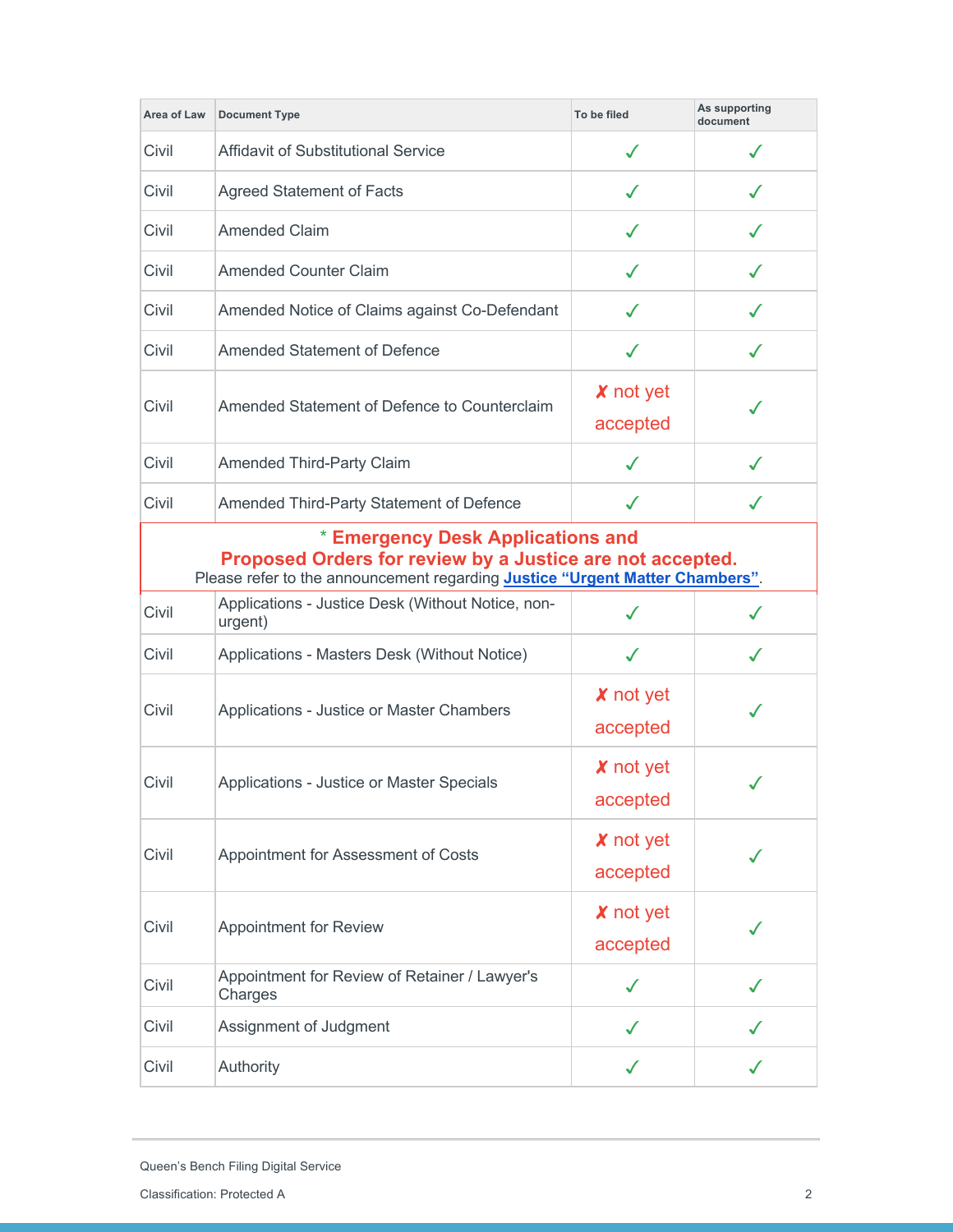| Area of Law | <b>Document Type</b>                                        | To be filed                  | As supporting<br>document |
|-------------|-------------------------------------------------------------|------------------------------|---------------------------|
| Civil       | Award Order of Board                                        | ✓                            | $\checkmark$              |
| Civil       | <b>Bill of Cost</b>                                         | <b>X</b> not yet<br>accepted |                           |
| Civil       | <b>Brief</b>                                                | ✓                            | $\checkmark$              |
| Civil       | Case law                                                    | X                            | ✓                         |
| Civil       | Certificate Alberta Tax                                     | $\checkmark$                 | ✓                         |
| Civil       | Certificate Employment Standards                            | $\checkmark$                 | $\checkmark$              |
| Civil       | Certificate Miscellaneous                                   | <b>X</b> not yet<br>accepted |                           |
| Civil       | Certificate of Assessment                                   | <b>X</b> not yet<br>accepted |                           |
| Civil       | Certificate of Default Judgment (Provincial Court)          | $\checkmark$                 | $\checkmark$              |
| Civil       | Certificate of Discharge CLP                                | <b>X</b> not yet<br>accepted |                           |
| Civil       | Certificate of Judgment                                     | $\checkmark$                 | ✓                         |
| Civil       | Certificate of Land Titles Act                              | J                            |                           |
| Civil       | <b>Certificate of Lis Pendens</b>                           | ✓                            |                           |
| Civil       | Certificate of Satisfaction Withdraw Writ of<br>Enforcement | X not yet<br>accepted        |                           |
| Civil       | Certificate of Title                                        | $\checkmark$                 | $\checkmark$              |
| Civil       | Certificate of Withdrawal of Writ                           | <b>X</b> not yet<br>accepted |                           |
| Civil       | <b>Certified Record of Proceedings</b>                      | $\checkmark$                 | $\checkmark$              |
| Civil       | Chambers Applications - Justice or Master                   | <b>X</b> not yet<br>accepted |                           |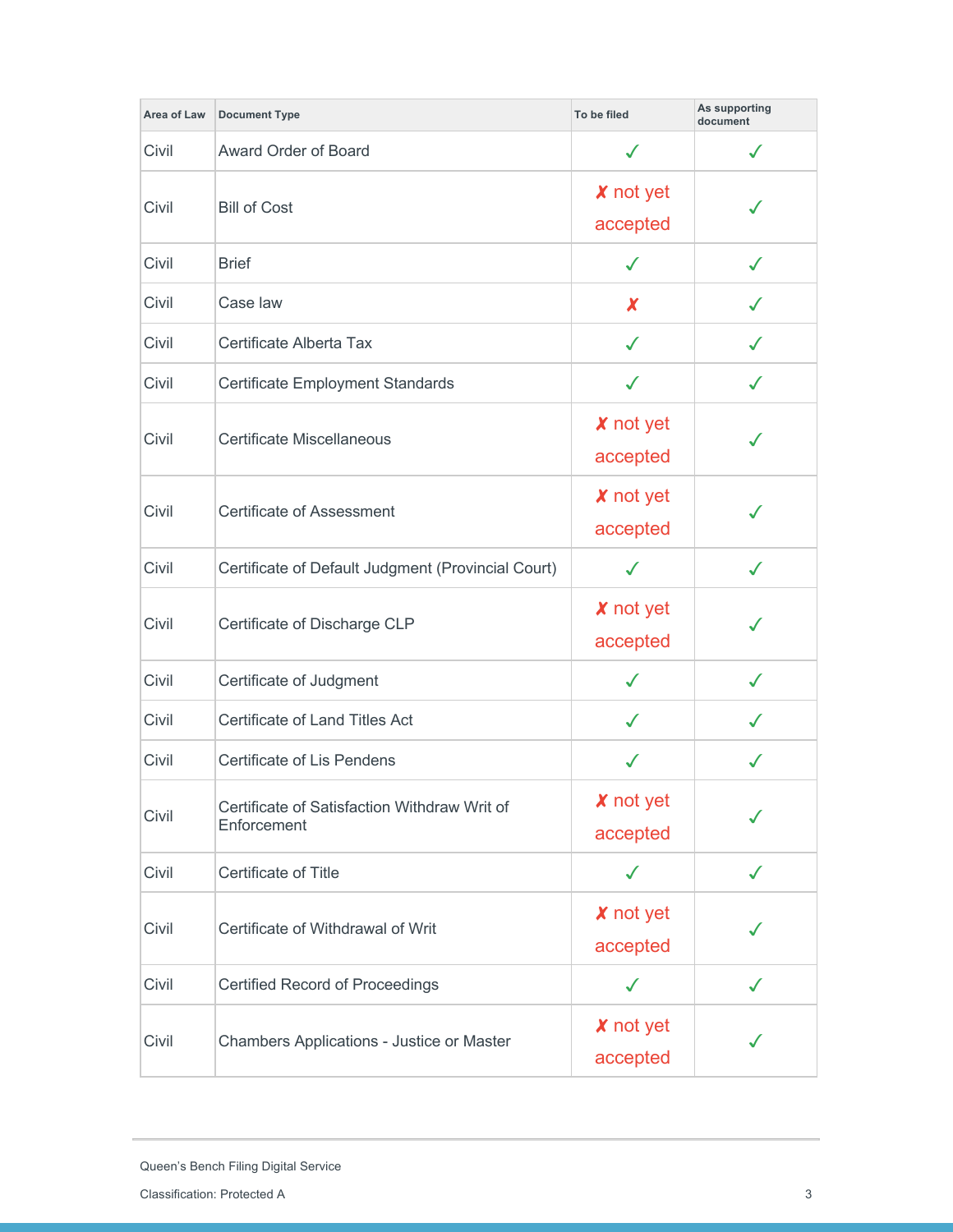| Area of Law                                                                                                                                                                        | <b>Document Type</b>                                       | To be filed                  | As supporting<br>document |
|------------------------------------------------------------------------------------------------------------------------------------------------------------------------------------|------------------------------------------------------------|------------------------------|---------------------------|
| Civil                                                                                                                                                                              | Confidential Evidence for a Review Hearing                 | ✓                            | $\checkmark$              |
| Civil                                                                                                                                                                              | <b>Confirmation of Trial Date</b>                          | X not yet<br>accepted        |                           |
| Civil                                                                                                                                                                              | Correspondence                                             | ✓                            | $\checkmark$              |
| Civil                                                                                                                                                                              | <b>Counter Claim</b>                                       | ✓                            | ✓                         |
| Civil                                                                                                                                                                              | <b>Cross Examination of Transcripts</b>                    | ✓                            | $\checkmark$              |
| Civil                                                                                                                                                                              | Default Judgment                                           | <b>X</b> not yet<br>accepted |                           |
| Civil                                                                                                                                                                              | <b>Demand for Notice</b>                                   | ✓                            | $\checkmark$              |
| Civil                                                                                                                                                                              | <b>Demand for Particulars</b>                              | ✓                            | ✓                         |
| * Emergency Desk Applications and<br>Proposed Orders for review by a Justice are not yet accepted.<br>Please refer to the announcement regarding Justice "Urgent Matter Chambers". |                                                            |                              |                           |
| Civil                                                                                                                                                                              | Desk Application - Justice, Without Notice, non-<br>urgent | $\checkmark$                 |                           |
| Civil                                                                                                                                                                              | Desk Application - Master, Without Notice                  |                              |                           |
| Civil                                                                                                                                                                              | Discharge Writ of Enforcement                              | X not yet<br>accepted        |                           |
| Civil                                                                                                                                                                              | Discontinuance of Claim                                    |                              |                           |
| Civil                                                                                                                                                                              | Discontinuance of Counterclaim                             | ✓                            |                           |
| Civil                                                                                                                                                                              | Discontinuance of Third Party Claim                        | $\checkmark$                 | ✓                         |
| Civil                                                                                                                                                                              | Endorsement                                                | <b>X</b> not yet<br>accepted |                           |
| Civil                                                                                                                                                                              | <b>Expert's Report</b>                                     | $\checkmark$                 | ✓                         |
| Civil                                                                                                                                                                              | <b>Financial Statement of Debtor</b>                       | $\checkmark$                 | J                         |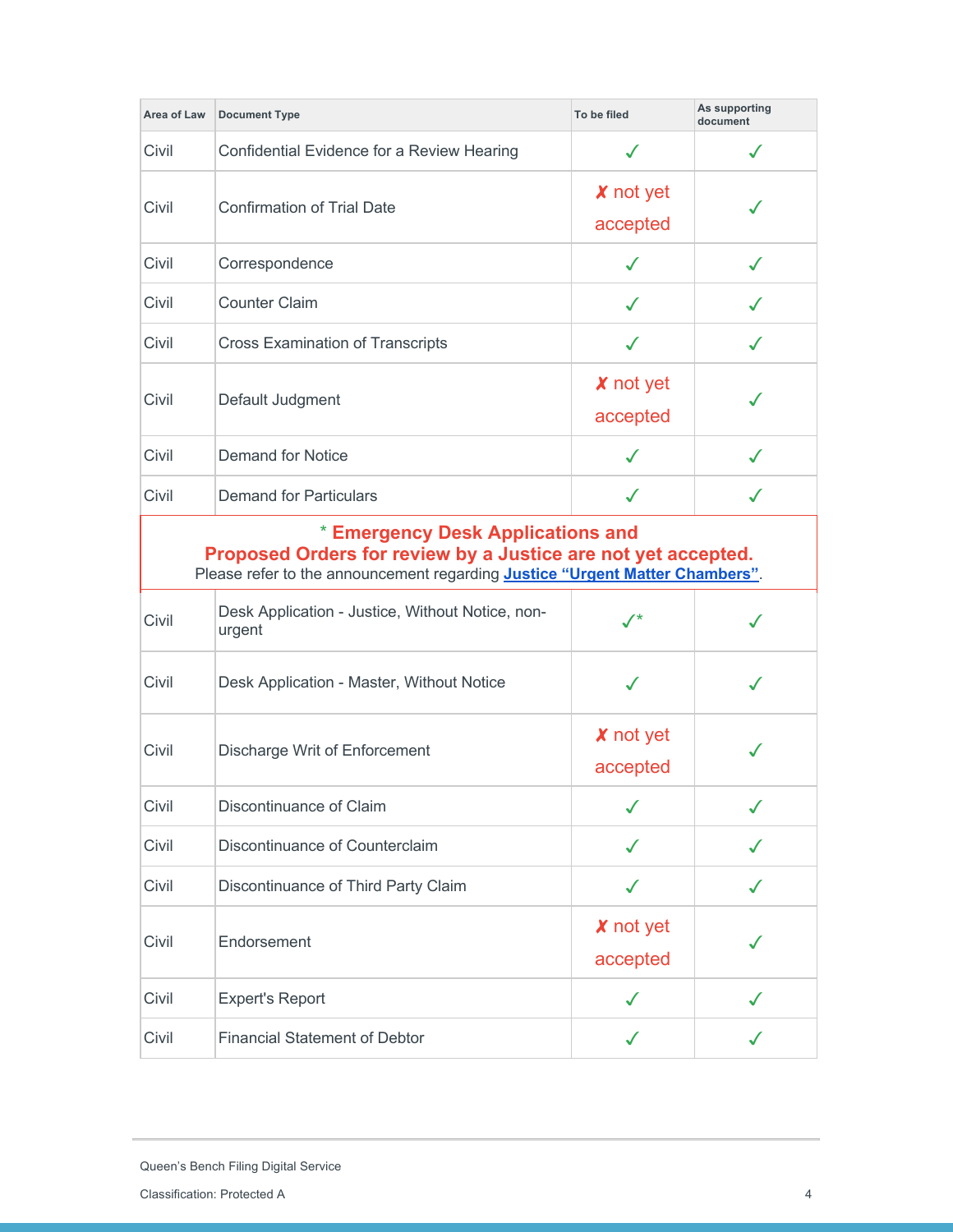| Area of Law | <b>Document Type</b>                                               | To be filed                  | As supporting<br>document |
|-------------|--------------------------------------------------------------------|------------------------------|---------------------------|
| Civil       | Formal Offer to Settle                                             | ✓                            | ✓                         |
| Civil       | <b>Garnishee Renewal</b>                                           | $\checkmark$                 | $\checkmark$              |
| Civil       | <b>Garnishee Summons</b>                                           | <b>X</b> not yet<br>accepted |                           |
| Civil       | Judgment Roll                                                      | <b>X</b> not yet<br>accepted |                           |
| Civil       | Litigation Plan - Complex                                          | $\checkmark$                 |                           |
| Civil       | Litigation Plan - Standard                                         | ✓                            | ✓                         |
| Civil       | Memorandum of Decision                                             | $\checkmark$                 | $\checkmark$              |
| Civil       | Money Paid into Court                                              | X not yet<br>accepted        |                           |
| Civil       | <b>Monitor's Certificate</b>                                       | $\checkmark$                 | $\checkmark$              |
| Civil       | Notice of Additional Creditor - Orderly Payment of<br><b>Debts</b> | ✓                            |                           |
| Civil       | Notice of Address for Service in Foreclosure<br>Action             | $\checkmark$                 | $\checkmark$              |
| Civil       | Notice of Appeal - Court of Appeal                                 | <b>X</b> not yet<br>accepted |                           |
| Civil       | Notice of Appeal - Masters Order                                   | <b>X</b> not yet<br>accepted |                           |
| Civil       | Notice of Appeal - Provincial Court                                | <b>X</b> not yet<br>accepted |                           |
| Civil       | Notice of Appointment for Questioning                              | $\checkmark$                 | ✓                         |
| Civil       | Notice of Bankruptcy                                               | ✓                            |                           |
| Civil       | Notice of Change of Address                                        | ✓                            |                           |
| Civil       | Notice of Change of Representation                                 |                              |                           |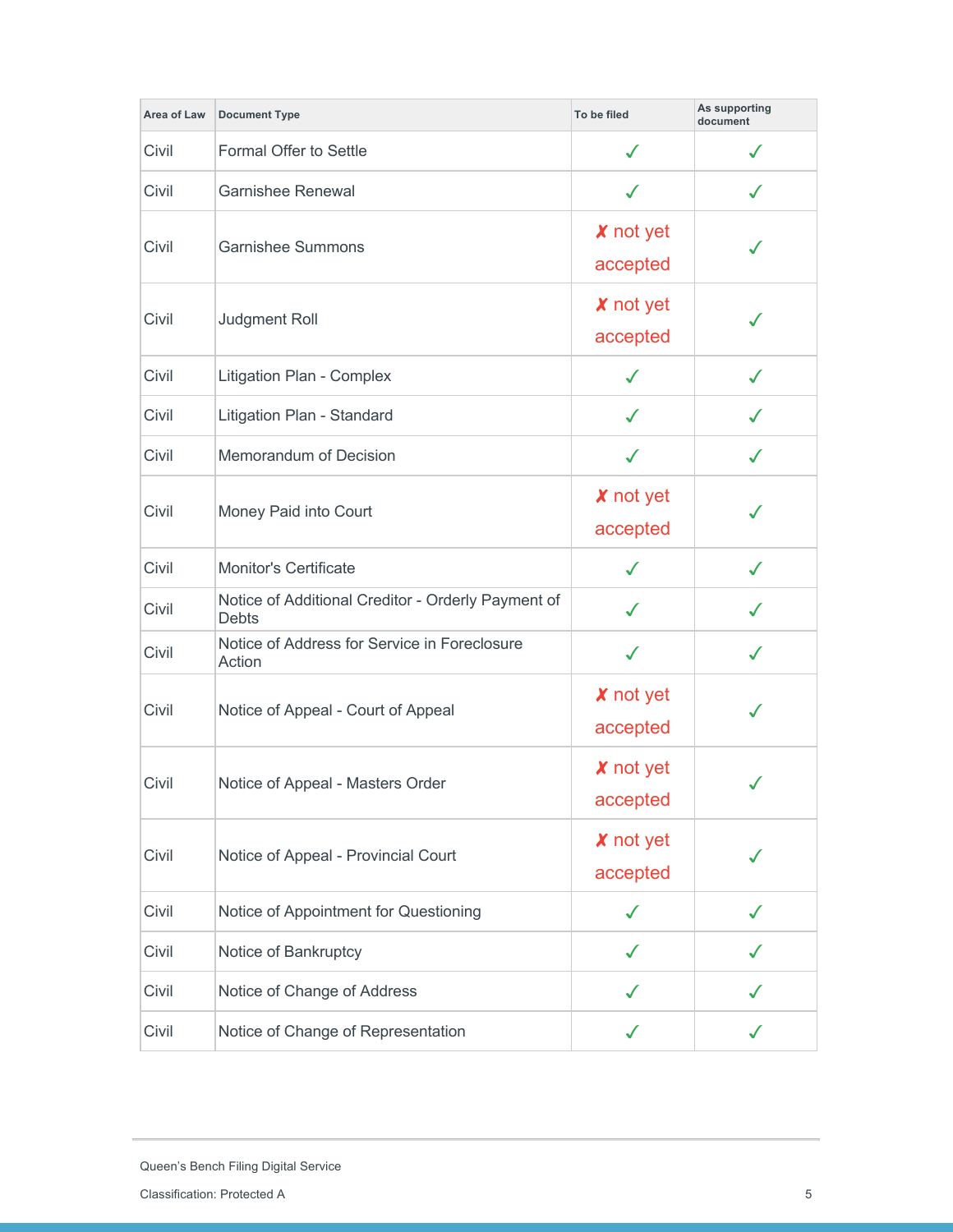| Area of Law                                                                                                                                                                                | <b>Document Type</b>                          | To be filed           | As supporting<br>document |
|--------------------------------------------------------------------------------------------------------------------------------------------------------------------------------------------|-----------------------------------------------|-----------------------|---------------------------|
| Civil                                                                                                                                                                                      | Notice of Claim against Co-Defendant          | ✓                     | ✓                         |
| Civil                                                                                                                                                                                      | Notice of Request for Transfer of Action      | ✓                     |                           |
| Civil                                                                                                                                                                                      | Notice of Withdrawal of Lawyer                | ✓                     |                           |
| Civil                                                                                                                                                                                      | Notice to Admit Facts                         | ✓                     | $\checkmark$              |
| Civil                                                                                                                                                                                      | Notice to Attend as a Witness                 | ✓                     |                           |
| Civil                                                                                                                                                                                      | Notice to Disclose                            | ✓                     |                           |
| Civil                                                                                                                                                                                      | Notice to Produce Document                    | ✓                     |                           |
| Civil                                                                                                                                                                                      | Noting in Default                             | ✓                     | $\checkmark$              |
| * Emergency Desk Applications and<br>Proposed Orders for review by a Justice are not yet accepted.<br>Please refer to the announcement regarding <b>Justice "Urgent Matter Chambers"</b> . |                                               |                       |                           |
| Civil                                                                                                                                                                                      | Order: Restraining Order                      | $x$ not<br>accepted   |                           |
| Civil                                                                                                                                                                                      | Order: To Appear                              | $\checkmark$          |                           |
| Civil                                                                                                                                                                                      | Orders: Business and Corporate orders         | $\mathcal{L}^*$       |                           |
| Civil                                                                                                                                                                                      | Orders: Civil Contempt and Liberty orders     | $\checkmark$          | ℳ                         |
| Civil                                                                                                                                                                                      | Orders: Foreclosure orders                    | ${\cal N}^{\star}$    |                           |
| Civil                                                                                                                                                                                      | Orders: Hearings, Appearances, & Trial orders | $\checkmark$          | J                         |
| Civil                                                                                                                                                                                      | Orders: Judgment orders                       |                       |                           |
| Civil                                                                                                                                                                                      | Orders: Procedure orders                      | $\checkmark$          |                           |
| Civil                                                                                                                                                                                      | Orders: Property & Tenancy orders             | $\checkmark^{\star}$  |                           |
| Civil                                                                                                                                                                                      | <b>Orders: Provincial Court orders</b>        | $\mathcal{N}^{\star}$ |                           |
| Civil                                                                                                                                                                                      | <b>Orders: Service of Documents orders</b>    | $\sqrt{*}$            |                           |
| Civil                                                                                                                                                                                      | Orders: Uncertain order type                  | $\checkmark^*$        |                           |
| Civil                                                                                                                                                                                      | Other (Supporting Document)                   | X                     |                           |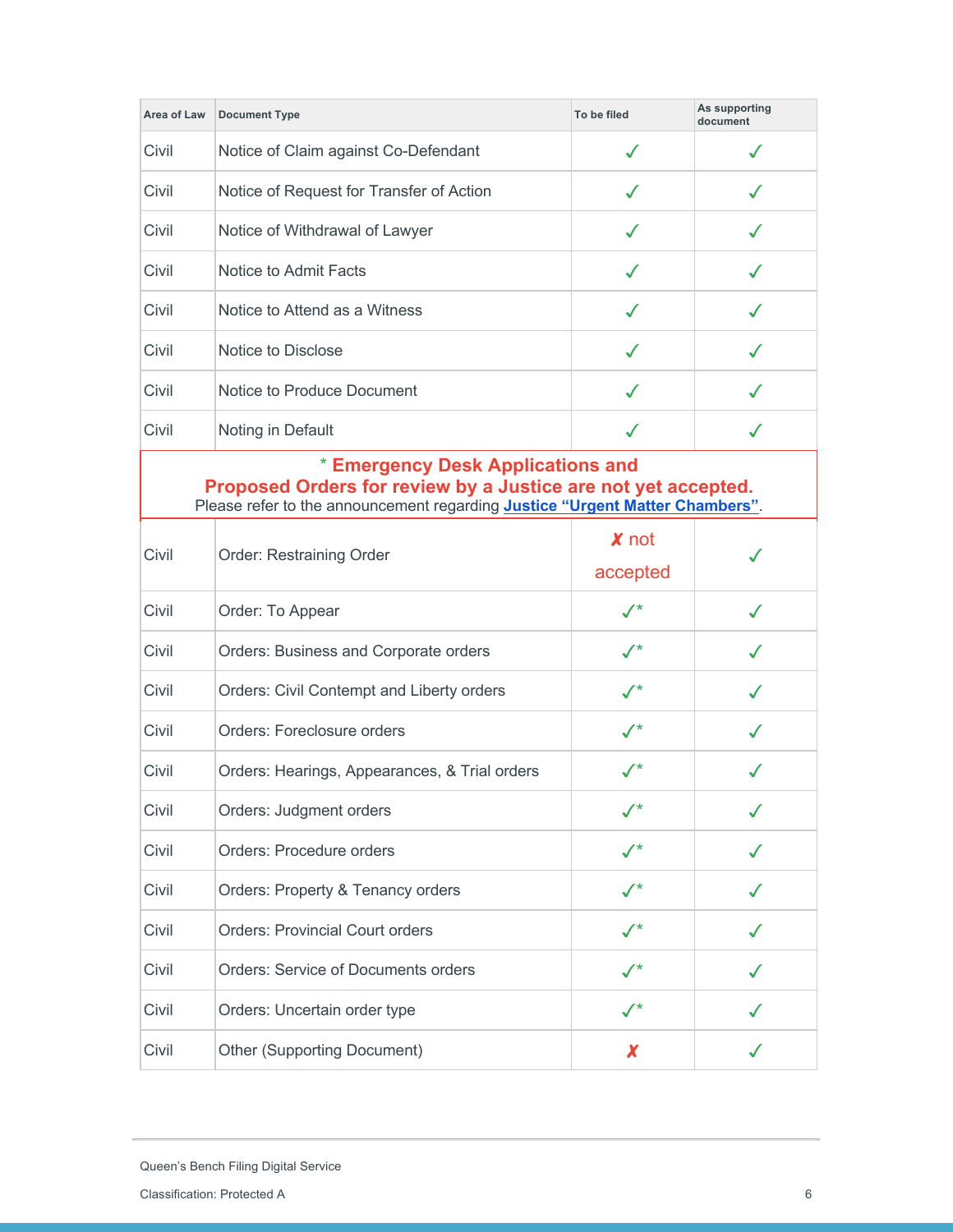| Area of Law | <b>Document Type</b>                           | To be filed                  | As supporting<br>document |
|-------------|------------------------------------------------|------------------------------|---------------------------|
| Civil       | Partial Discharge of CLP                       | <b>X</b> not yet<br>accepted |                           |
| Civil       | Partial Discontinuance of Claim                | $\checkmark$                 | $\checkmark$              |
| Civil       | <b>Partial Satisfaction</b>                    | ✓                            |                           |
| Civil       | <b>Questioning Transcript</b>                  | ✓                            | J                         |
| Civil       | Reasons for Judgment                           | ✓                            | ✓                         |
| Civil       | <b>Receiver's Certificate</b>                  | ✓                            | $\checkmark$              |
| Civil       | Record of Pleadings                            | J                            |                           |
| Civil       | Record of Proceedings                          | ✓                            |                           |
| Civil       | <b>Replacement Writ</b>                        | ✓                            |                           |
| Civil       | Reply to 3rd Party Defence                     | ✓                            |                           |
| Civil       | Reply to Defence                               | ✓                            |                           |
| Civil       | Reply to Demand for Particulars                | ✓                            | ✓                         |
| Civil       | Reply to Garnishee                             | $\checkmark$                 | $\checkmark$              |
| Civil       | Reply to Notice to Admit Facts                 | J                            |                           |
| Civil       | Reply to Statement of Defence to Counterclaim  | ✓                            | √                         |
| Civil       | <b>Request for Trial Date</b>                  | <b>X</b> not yet<br>accepted |                           |
| Civil       | Satisfaction                                   | ✓                            |                           |
| Civil       | Service Admitted                               | ✓                            | ✓                         |
| Civil       | Signed Order (from PC, starting action number) | ✓                            | $\checkmark$              |
| Civil       | Specials Applications - Justice or Master      | <b>X</b> not yet<br>accepted |                           |
| Civil       | <b>Statement of Adjustment</b>                 | $\checkmark$                 |                           |